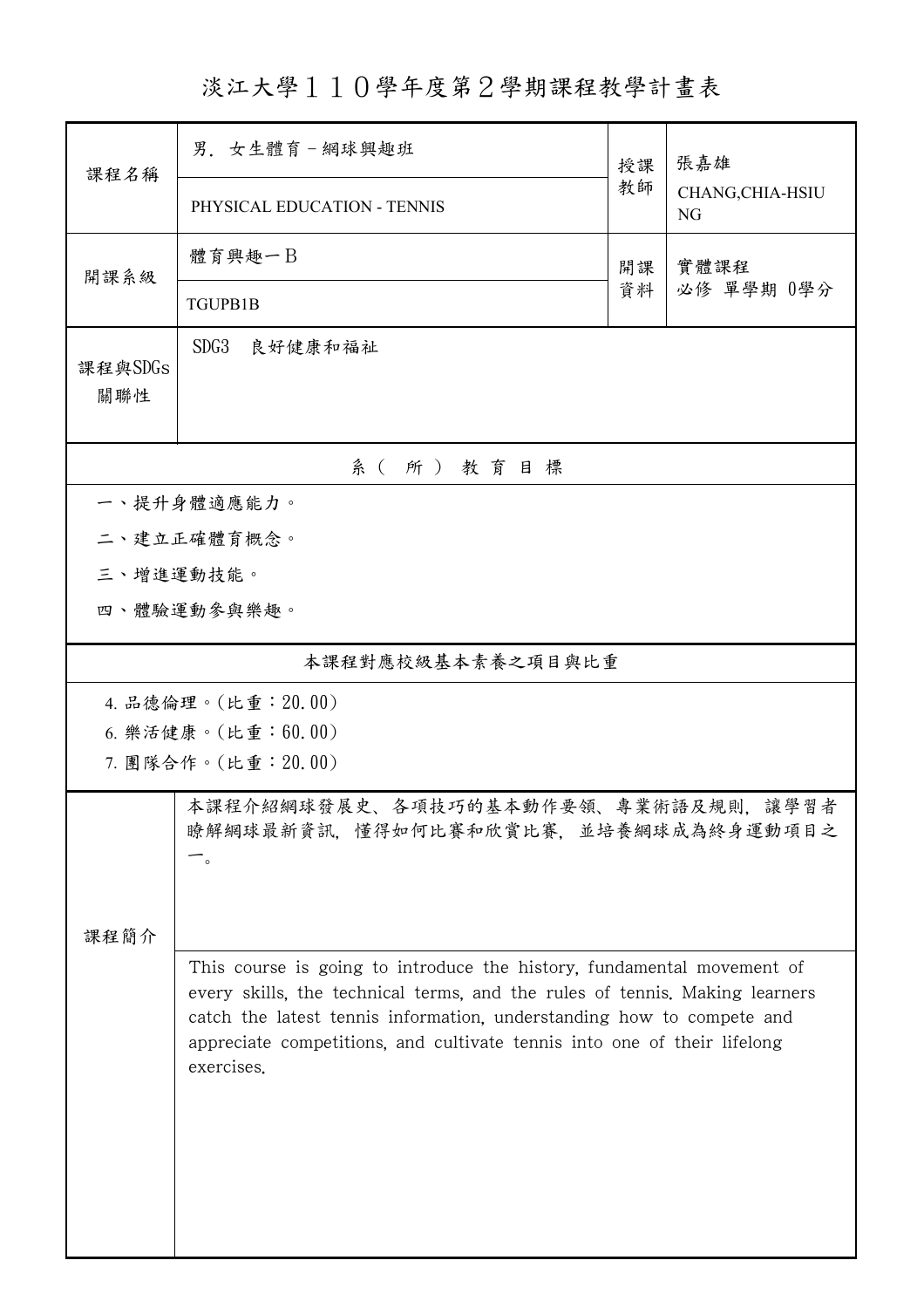## 本課程教學目標與認知、情意、技能目標之對應

將課程教學目標分別對應「認知(Cognitive)」、「情意(Affective)」與「技能(Psychomotor)」 的各目標類型。

一、認知(Cognitive):著重在該科目的事實、概念、程序、後設認知等各類知識之學習。

二、情意(Affective):著重在該科目的興趣、倫理、態度、信念、價值觀等之學習。

三、技能(Psychomotor):著重在該科目的肢體動作或技術操作之學習。

| 序<br>號         | 教學目標(中文)                                                                                                                    |                                                               |            | 教學目標(英文)                                                                                                                                                           |                                  |  |
|----------------|-----------------------------------------------------------------------------------------------------------------------------|---------------------------------------------------------------|------------|--------------------------------------------------------------------------------------------------------------------------------------------------------------------|----------------------------------|--|
| $\mathbf{1}$   | 1. 瞭解網球規則與裁判法                                                                                                               |                                                               |            | 1. Understanding the rules and the referee rules of<br>tennis.                                                                                                     |                                  |  |
| 2 <sub>1</sub> | 2.瞭解網球基本動作與技術概念                                                                                                             |                                                               |            | 2. Understanding the basic movements and technical<br>concepts of of tennis.                                                                                       |                                  |  |
| $\overline{3}$ | 3. 享受運動樂趣,養成終身運動習<br>慣                                                                                                      |                                                               |            | 3. Enjoying the joys from sport and developing it<br>into lifelong habit.                                                                                          |                                  |  |
| $\overline{4}$ | 提升身體適能,並促進身心健<br>4.<br>康                                                                                                    |                                                               |            | 4. Enhancing physical fitness, promoting the physical<br>and mental health.                                                                                        |                                  |  |
|                | 5 5. 藉由參與比賽, 促進學生相互合<br>作機會, 提升團隊動力, 培養運動<br>精神                                                                             |                                                               |            | 5. By participate in tennis competitions to promote<br>mutual cooperation opportunities for students<br>enhancing team motivation, and cultivate sports<br>spirit. |                                  |  |
|                | 6 6. 能欣賞賽事,並培養觀賽分析能 6. Being able to enjoy sporting events, cultivating<br>力<br>the ability of analysing sport competition. |                                                               |            |                                                                                                                                                                    |                                  |  |
|                | 教學目標之目標類型、核心能力、基本素養教學方法與評量方式                                                                                                |                                                               |            |                                                                                                                                                                    |                                  |  |
| 序號             | 目標類型                                                                                                                        | 院、系(所)<br>核心能力                                                | 校級<br>基本素養 | 教學方法                                                                                                                                                               | 評量方式                             |  |
| 1              | 認知                                                                                                                          |                                                               | 46         | 講述、討論、體驗、模擬                                                                                                                                                        | 討論(含課堂、線<br>上)、實作、活動參與           |  |
| 2              | 技能                                                                                                                          |                                                               | 6          | 講述、討論、實作、體驗、模<br>擬                                                                                                                                                 | 測驗、作業、討論(含<br>課堂、線上)、實<br>作、活動參與 |  |
| $\overline{3}$ | 認知                                                                                                                          |                                                               | 6          | 講述、討論、實作、體驗、模<br>擬                                                                                                                                                 | 討論(含課堂、線<br>上)、實作、活動參與           |  |
| 4              | 情意                                                                                                                          |                                                               | 6          | 講述、計論、實作、體驗                                                                                                                                                        | 討論(含課堂、線<br>上)、實作、活動參與           |  |
| 5              | 技能                                                                                                                          |                                                               | 47         | 講述、討論、實作、體驗、模<br>擬                                                                                                                                                 | 作業、討論(含課<br>堂、線上)、實作、活<br>動參與    |  |
| 6              | 認知                                                                                                                          |                                                               | 46         | 講述、討論、實作、體驗                                                                                                                                                        | 討論(含課堂、線<br>上)、實作、活動參與           |  |
|                | 授課進度表                                                                                                                       |                                                               |            |                                                                                                                                                                    |                                  |  |
| 週<br>式         | 日期起訖                                                                                                                        |                                                               |            | 內 容 (Subject/Topics)                                                                                                                                               | 備註                               |  |
| 1              | $111/02/21$ ~<br>111/02/25                                                                                                  | 1教學計畫說明、介紹場地、器材2.基本握拍法及球感<br>雨天備案教室:紹謨紀<br>念體育館SG245教室<br>練習。 |            |                                                                                                                                                                    |                                  |  |
| $\overline{c}$ | $111/02/28$ ~<br>111/03/04                                                                                                  | 1.單手正拍底線著地抽球2. 下手發球基本動作講解及練<br>習。                             |            |                                                                                                                                                                    |                                  |  |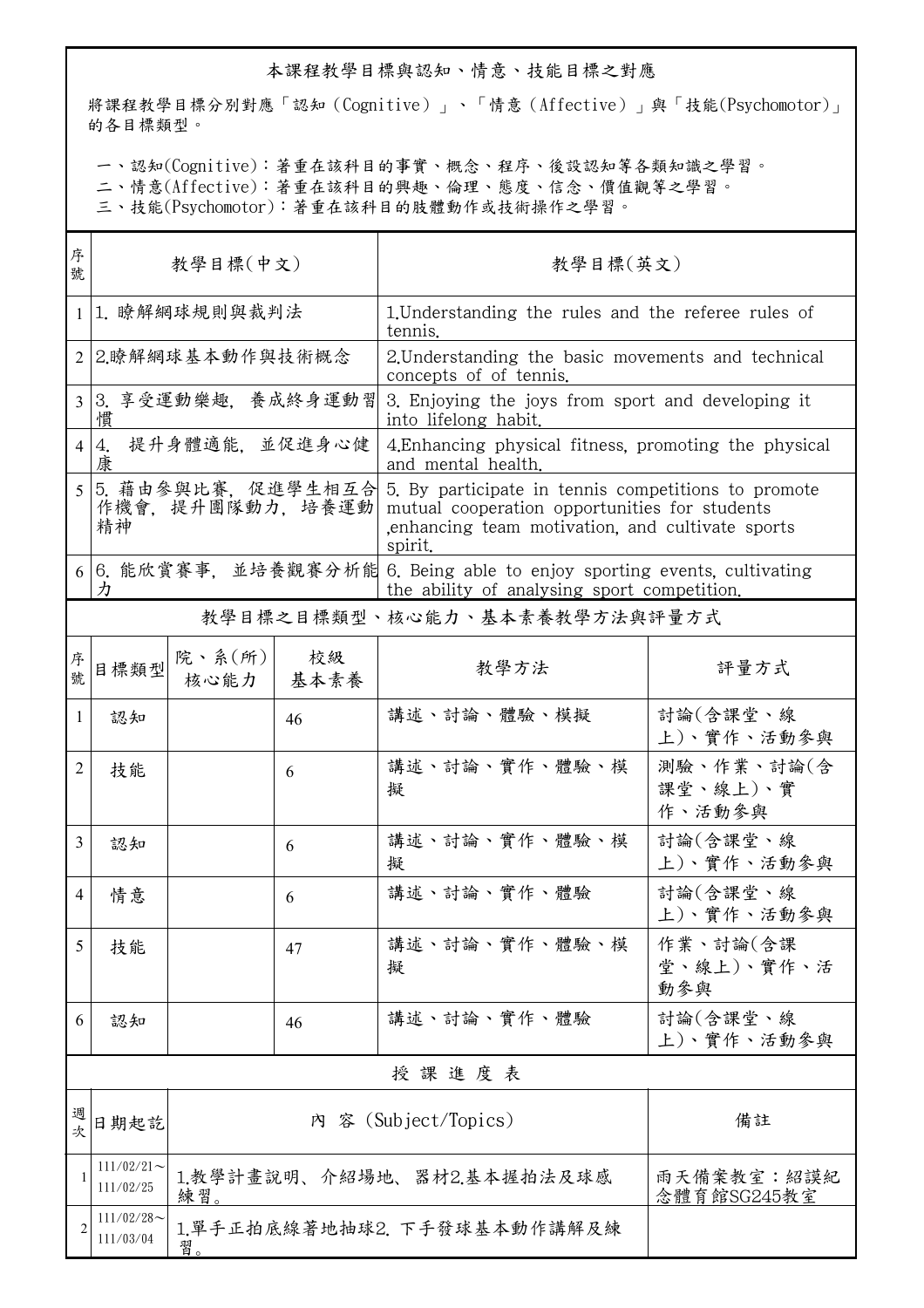| $111/03/07$ ~<br>3<br>1.單手正拍底線著地抽球2. 雙手反拍底線著地抽球3.<br>111/03/11<br>下手發球練習。<br>$111/03/14$ ~<br>1.高壓扣殺球基本動作講解及練習2.複習第3週課程。<br>4<br>111/03/18<br>$111/03/21$ ~<br>1.複習第4週課程。<br>5<br>111/03/25<br>$111/03/28$ ~<br>1.平擊式、側旋式發球基本動作講解及練習<br>6<br>111/04/01<br>111/04/04<br>教學行政觀摩日<br>7<br>111/04/08<br>$111/04/11$ ~<br>1.平擊式、側旋式發球基本動作講解及練習2.複習第4週<br>8<br>111/04/15<br>課程。<br>$111/04/18$ ~<br>1.測驗。<br>9<br>111/04/22<br>$111/04/25$ ~<br>期中考試週<br>10<br>111/04/29<br>$111/05/02$ ~<br>1.正、反拍截擊基本動作講解及練習2.複習第8週課程。<br>11<br>111/05/06<br>$111/05/09$ ~<br>1.綜合練習。<br>12<br>111/05/13<br>$111/05/16$ ~<br>1.規則講解。<br>13<br>111/05/20<br>$111/05/23$ ~<br>分組比賽 (雙打)。<br>1.綜合練習2.<br>規則講解3.<br>14<br>111/05/27<br>$111/05/30$ ~<br>端午節(放假1天)<br>15<br>111/06/03<br>$111/06/06$ ~<br>1.測驗。2.分組比賽 (雙打)。<br>16<br>111/06/10<br>$111/06/13$ ~<br>分組比賽 (雙打)。<br>1.綜合練習2.<br>17<br>111/06/17<br>$111/06/20$ ~<br>期末考試週<br>18<br>111/06/24<br>1. 需穿著運動服裝及球鞋。<br>修課應<br>2. 請假請依學校規定辦理:<br>(1)曠課6節者, 予以扣考<br>注意事項<br>(2)缺課總時數達該科授課時數1/3時學期成績以零分計算<br>3. 成績計算方式:品德倫理20、樂活健康60、團隊合作20。<br>教學設備<br>投影機、其它(網球拍、網球、網球推車、DVD錄放影機。)<br>中華民國網球協會2009年編審—網球競賽規則。<br>教科書與<br>教材<br>參考文獻<br>批改作業<br>篇(本欄位僅適用於所授課程需批改作業之課程教師填寫)<br>篇數<br>$\%$<br>$\frac{0}{6}$<br>$\%$<br>◆出席率:<br>◆平時評量:<br>◆期中評量:<br>學期成績<br>$\frac{0}{6}$<br>◆期末評量:<br>計算方式<br>◆其他〈品德倫理20、樂活健康60、團隊合作20〉:100.0 % |  |  |  |
|-------------------------------------------------------------------------------------------------------------------------------------------------------------------------------------------------------------------------------------------------------------------------------------------------------------------------------------------------------------------------------------------------------------------------------------------------------------------------------------------------------------------------------------------------------------------------------------------------------------------------------------------------------------------------------------------------------------------------------------------------------------------------------------------------------------------------------------------------------------------------------------------------------------------------------------------------------------------------------------------------------------------------------------------------------------------------------------------------------------------------------------------------------------------------------------------------------------------------------------------------------------------------------------------------------------------------------------------------------------|--|--|--|
|                                                                                                                                                                                                                                                                                                                                                                                                                                                                                                                                                                                                                                                                                                                                                                                                                                                                                                                                                                                                                                                                                                                                                                                                                                                                                                                                                             |  |  |  |
|                                                                                                                                                                                                                                                                                                                                                                                                                                                                                                                                                                                                                                                                                                                                                                                                                                                                                                                                                                                                                                                                                                                                                                                                                                                                                                                                                             |  |  |  |
|                                                                                                                                                                                                                                                                                                                                                                                                                                                                                                                                                                                                                                                                                                                                                                                                                                                                                                                                                                                                                                                                                                                                                                                                                                                                                                                                                             |  |  |  |
|                                                                                                                                                                                                                                                                                                                                                                                                                                                                                                                                                                                                                                                                                                                                                                                                                                                                                                                                                                                                                                                                                                                                                                                                                                                                                                                                                             |  |  |  |
|                                                                                                                                                                                                                                                                                                                                                                                                                                                                                                                                                                                                                                                                                                                                                                                                                                                                                                                                                                                                                                                                                                                                                                                                                                                                                                                                                             |  |  |  |
|                                                                                                                                                                                                                                                                                                                                                                                                                                                                                                                                                                                                                                                                                                                                                                                                                                                                                                                                                                                                                                                                                                                                                                                                                                                                                                                                                             |  |  |  |
|                                                                                                                                                                                                                                                                                                                                                                                                                                                                                                                                                                                                                                                                                                                                                                                                                                                                                                                                                                                                                                                                                                                                                                                                                                                                                                                                                             |  |  |  |
|                                                                                                                                                                                                                                                                                                                                                                                                                                                                                                                                                                                                                                                                                                                                                                                                                                                                                                                                                                                                                                                                                                                                                                                                                                                                                                                                                             |  |  |  |
|                                                                                                                                                                                                                                                                                                                                                                                                                                                                                                                                                                                                                                                                                                                                                                                                                                                                                                                                                                                                                                                                                                                                                                                                                                                                                                                                                             |  |  |  |
|                                                                                                                                                                                                                                                                                                                                                                                                                                                                                                                                                                                                                                                                                                                                                                                                                                                                                                                                                                                                                                                                                                                                                                                                                                                                                                                                                             |  |  |  |
|                                                                                                                                                                                                                                                                                                                                                                                                                                                                                                                                                                                                                                                                                                                                                                                                                                                                                                                                                                                                                                                                                                                                                                                                                                                                                                                                                             |  |  |  |
|                                                                                                                                                                                                                                                                                                                                                                                                                                                                                                                                                                                                                                                                                                                                                                                                                                                                                                                                                                                                                                                                                                                                                                                                                                                                                                                                                             |  |  |  |
|                                                                                                                                                                                                                                                                                                                                                                                                                                                                                                                                                                                                                                                                                                                                                                                                                                                                                                                                                                                                                                                                                                                                                                                                                                                                                                                                                             |  |  |  |
|                                                                                                                                                                                                                                                                                                                                                                                                                                                                                                                                                                                                                                                                                                                                                                                                                                                                                                                                                                                                                                                                                                                                                                                                                                                                                                                                                             |  |  |  |
|                                                                                                                                                                                                                                                                                                                                                                                                                                                                                                                                                                                                                                                                                                                                                                                                                                                                                                                                                                                                                                                                                                                                                                                                                                                                                                                                                             |  |  |  |
|                                                                                                                                                                                                                                                                                                                                                                                                                                                                                                                                                                                                                                                                                                                                                                                                                                                                                                                                                                                                                                                                                                                                                                                                                                                                                                                                                             |  |  |  |
|                                                                                                                                                                                                                                                                                                                                                                                                                                                                                                                                                                                                                                                                                                                                                                                                                                                                                                                                                                                                                                                                                                                                                                                                                                                                                                                                                             |  |  |  |
|                                                                                                                                                                                                                                                                                                                                                                                                                                                                                                                                                                                                                                                                                                                                                                                                                                                                                                                                                                                                                                                                                                                                                                                                                                                                                                                                                             |  |  |  |
|                                                                                                                                                                                                                                                                                                                                                                                                                                                                                                                                                                                                                                                                                                                                                                                                                                                                                                                                                                                                                                                                                                                                                                                                                                                                                                                                                             |  |  |  |
|                                                                                                                                                                                                                                                                                                                                                                                                                                                                                                                                                                                                                                                                                                                                                                                                                                                                                                                                                                                                                                                                                                                                                                                                                                                                                                                                                             |  |  |  |
|                                                                                                                                                                                                                                                                                                                                                                                                                                                                                                                                                                                                                                                                                                                                                                                                                                                                                                                                                                                                                                                                                                                                                                                                                                                                                                                                                             |  |  |  |
|                                                                                                                                                                                                                                                                                                                                                                                                                                                                                                                                                                                                                                                                                                                                                                                                                                                                                                                                                                                                                                                                                                                                                                                                                                                                                                                                                             |  |  |  |